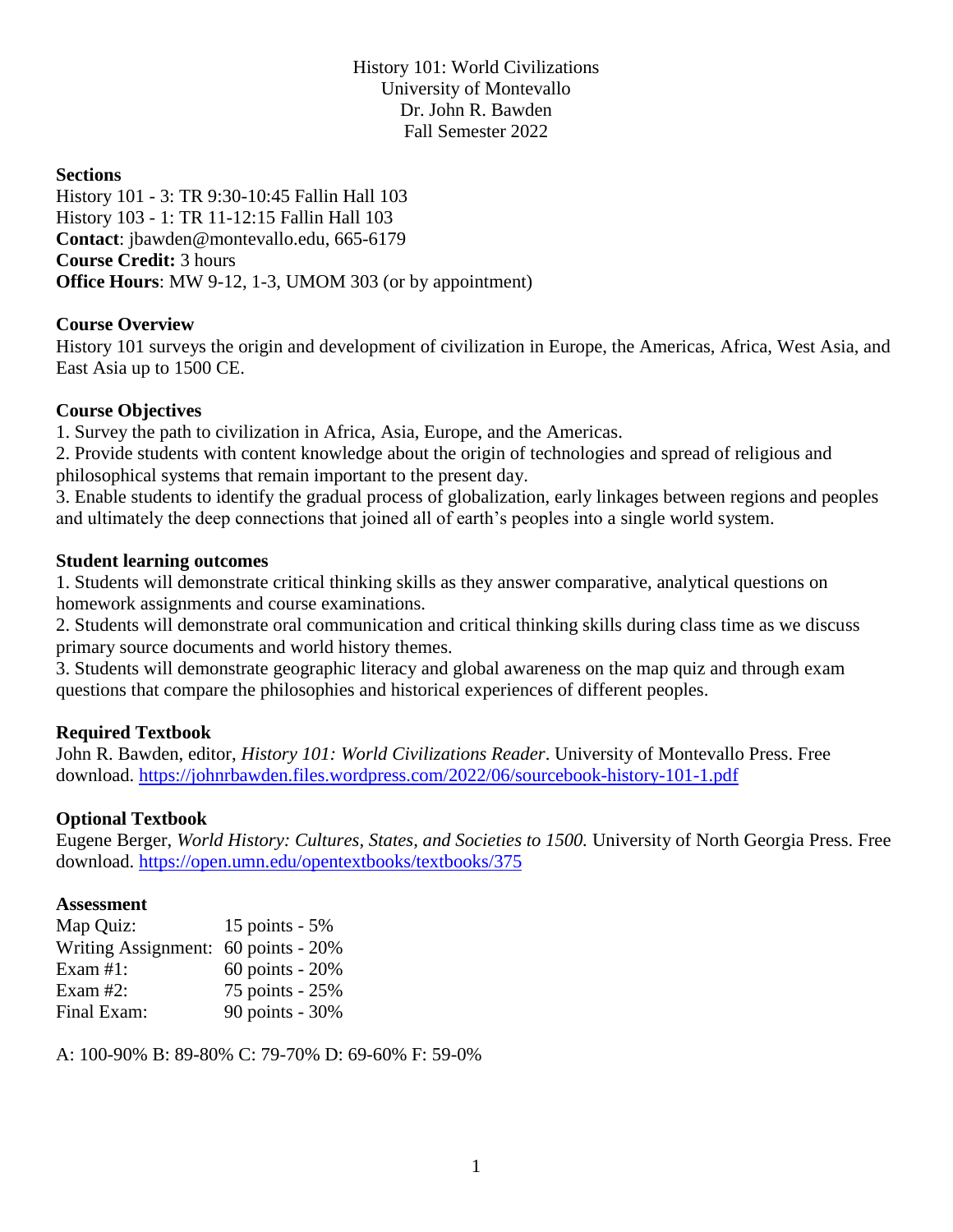## **Exams**

You will take three multiple-choice examinations. It is important to review your notes and study guide before each examination. Makeup exams offered only under appropriate circumstances (e.g. illness, emergency, athletic participation).

## **Technology**

Laptops and iPad are prohibited. [Research](https://www.insidehighered.com/news/2018/07/27/class-cellphone-and-laptop-use-lowers-exam-scores-new-study-shows) shows that flickering screens distract you and other students.

### **Writing Assignment**

You will write five paragraphs using documents in the sourcebook (available on canvas).

Part I: Write three paragraphs. Each paragraph (10-15 sentences) will discuss one theme (e.g. warfare, gender, philosophy, social inequality) and refer to four different documents in the sourcebook (12 total). Your paragraphs should demonstrate that you have read and understood the material by making incisive comments or quoting the text. This IS NOT an English essay with a traditional introduction and conclusion. The paragraphs are all separate statements.

Part II: Select two documents from the sourcebook. Do not use any of the documents that you already referred to in your thematic paragraphs. For each document, write a short paragraph (5-7 sentences) about what you find most relatable to the present era and what you find most objectionable.

Your work must be typed, 12-point font, and 1' margins. Be sure to proofread. Only formal, polished work will receive an A. Submit the assignment on canvas, to me in class, or via email attachment.

#### **Attendance & Participation**

There is no participation grade for History 101 and I do not take attendance. That said, it is impossible do well without taking lecture notes and attending class regularly.

#### **Course Withdrawal Deadline**

The last day for students to withdraw from a course and receive a grade of "W" is October 26, 2021.

## **Disclaimer**

I reserve the right, after written announcement, to change course requirements or the method of assessment.

#### **Plagiarism and Academic Dishonesty**

Plagiarism means using the exact words of another person's work/writing without acknowledgement of your source through the use of quotation marks and correct citation/documentation; rephrasing a passage of another writer without giving proper credit; using someone else's facts or ideas without acknowledgement; using a piece of writing for one course that was already used in a previous course (or in courses in which you are simultaneously enrolled) without express permission from both instructors to do so; presenting fabricated or falsified citations or materials. A plagiarist/cheater is subject to failure in the course and/or appearance before the Justice Council.

## **ForUM Email**

You are responsible for monitoring and managing your account regularly, even during breaks. You are responsible for all announcements, requests, and/or sensitive information delivered to your UM e-mail account, including information related to this course. You may electronically forward your UM e-mail to another e-mail address (e.g., @gmail.com, @hotmail.com), but at your own risk. The University is not responsible for the handling of forwarded e-mail. Having e-mail forwarded does not absolve you from the responsibilities associated with communication sent to your official UM e-mail address. If you have any questions regarding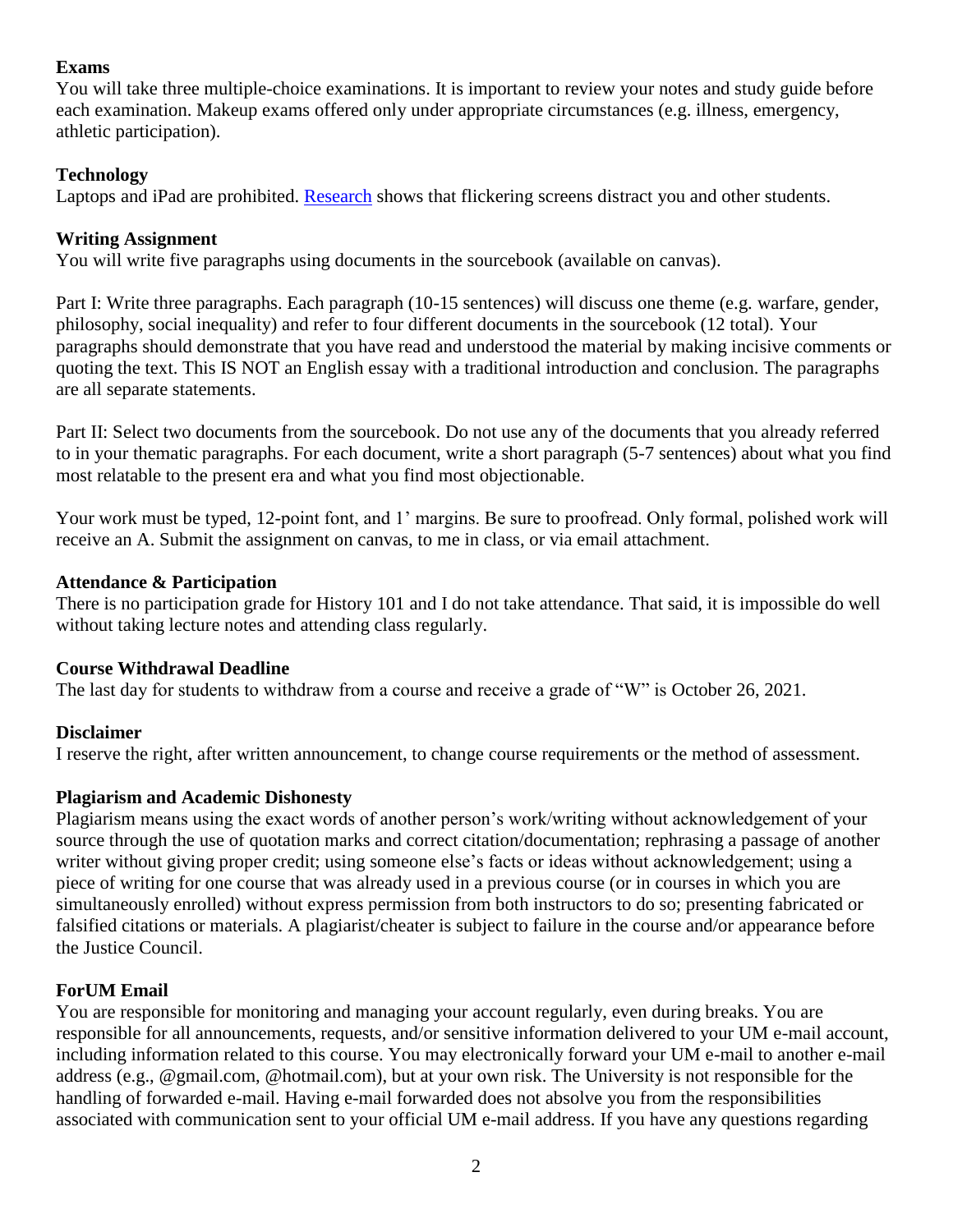your UM email account, you should contact the Solution Center (205-665-6512) Monday – Thursday, 8:00 am-7:00 pm; Friday, 8:00 a.m.-5:00 p.m. If you are unsure of how to communicate with a professor, consult: <https://www.insidehighered.com/views/2015/04/16/advice-students-so-they-dont-sound-silly-emails-essay>

## **ADA Statement**

The University of Montevallo provides equal opportunity to qualified students. If you have a disability (medical, physical, learning, psychological, etc.) and wish to request disability-related accommodations to complete course requirements, contact [Disability Support Services](https://www.montevallo.edu/campus-life/student-services/disability-support-services/) (located in Main Central [Lower Level], rear entrance; 665-6250). Course requirements cannot be waived, but reasonable accommodations may be provided based on disability documentation and course objectives. Accommodations cannot be made retroactively. Modified attendance accommodations are determined via an interactive process between faculty and the DSS office.

## **Freshman Early Alert Program**

Faculty members are encouraged to confer with you if you are experiencing difficulties in class. Faculty members may also refer you to other appropriate individuals or services on campus. The Learning Enrichment Center (LEC) provides free in-person and online tutoring services to the students of the University of Montevallo in a number of different courses across the curriculum. To request tutoring for a class, you can call (205-665-6113), text (205-810-1665), email [\(enrichment@montevallo.edu\)](mailto:enrichment@montevallo.edu), or visit the LEC's [website.](https://www.montevallo.edu/campus-life/student-services/academic-support/learning-enrichment-center/)

## **Course Schedule** Week 1 8/23 Course Introduction 8/25 The Neolithic Era Read sources 1-2 Week 2 8/30 First Civilizations: Mesopotamia & Egypt 9/1 First Civilizations: India, China, & Americas Prepare for map quiz Week 3 9/6 Classical China 9/8 Classical India **Map Quiz on 9/8** Read sources 3-6 Week 4 9/13 Persia & Israel: classical ideas 9/15 Classical Greece Read sources 7-9 Week 5 9/20 Hellenism **9/22 Exam #1** Week 6 9/27 Rome 9/29 Rome Read sources 10-13